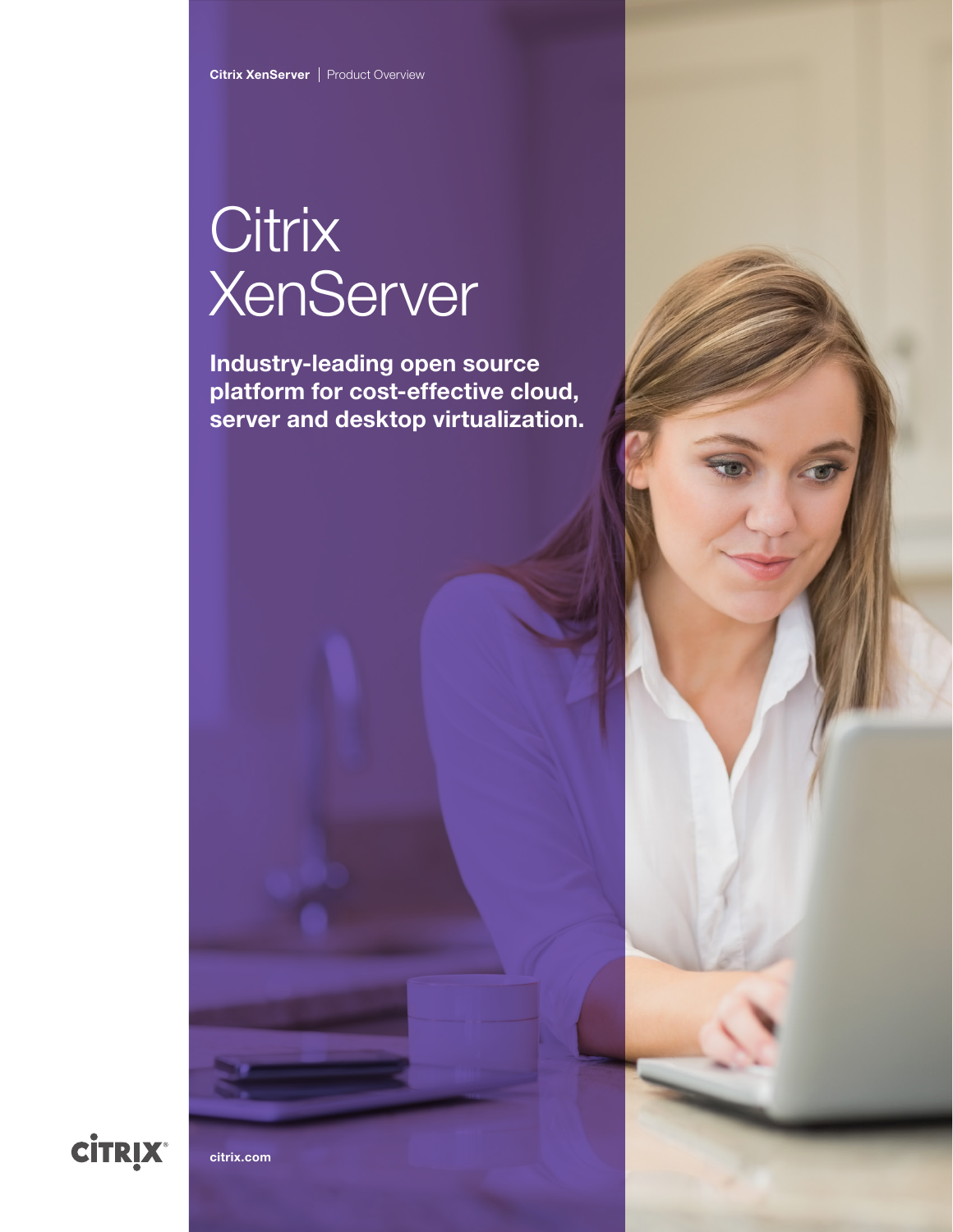While the core server virtualization market has matured, virtualization itself is seeing continued innovation and momentum in the growing cloud market where enterprises and service providers are building private and public clouds. Citrix XenServer and the Linux Foundation Xen Project™ already power many of the world's largest clouds and are quickly becoming the de facto standard for cloud infrastructures. To meet these new demands, XenServer has undergone a platform modernization for maximum horizontal scalability and increased performance, density, flexibility and cloud readiness.

Citrix is focused on delivering the best possible virtualization platform for cloud builders and providing customers a seamless path to the cloud. To accelerate this mission, XenServer is available as a fully open source package to ensure a strong platform, a vibrant ecosystem and a community of users who are collaborating toward this common goal. The net result is a better XenServer product that benefits all customer use cases—cloud, server or desktop—in any datacenter type, cloud or traditional.

# **XenServer**

# Industry-leading open source virtualization platform

A value leader in the virtualization space, XenServer is an open source platform for cloud, server and desktop virtualization infrastructures. Organizations of any size can install XenServer in less than 10 minutes to virtualize even the most demanding workloads and automate management processes, thereby increasing IT flexibility and agility and lowering TCO. With a rich set of management and automation capabilities, a simple and affordable pricing model and optimizations for virtual desktops and cloud computing, XenServer is designed to optimize datacenters and clouds today and in the future.

# Key XenServer benefits

Cloud-proven virtualization that is used by the world's largest clouds, directly integrates with Citrix CloudPlatform and Apache™ CloudStack™ and is built on an open and resilient cloud architecture

Open source, community-driven virtualization from a strong community of users, ecosystem partners and industry contributors that accelerates innovation, feature richness and third-party integration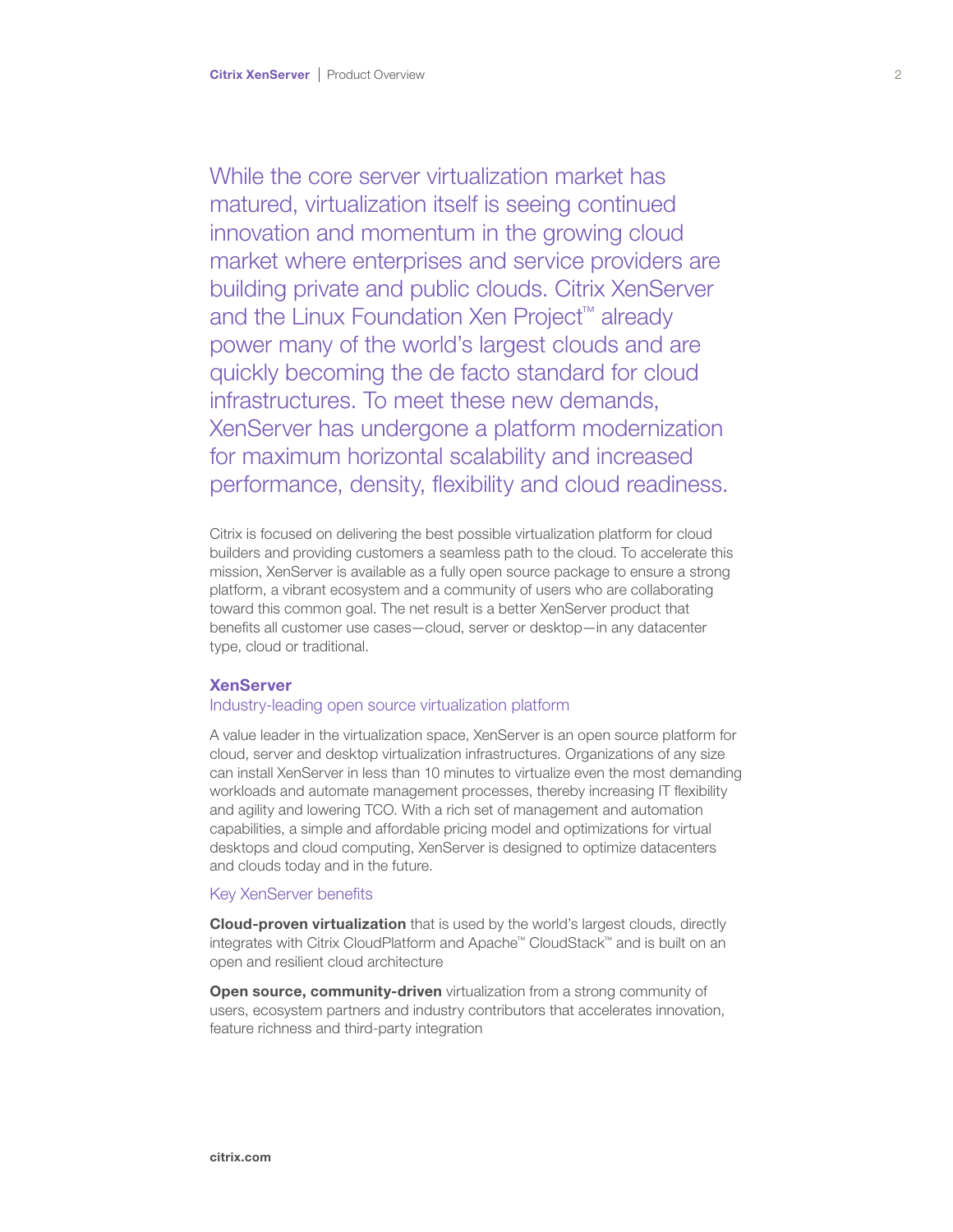Value without compromise from a cost-effective and enterprise-ready cloudproven platform that is trusted to power the largest clouds and run mission-critical applications and large-scale desktop virtualization deployments

**Virtualize any infrastructure** including clouds, servers and desktops, with a proven, high-performance platform

# What open source means to XenServer customers

Open source solutions are already driving innovation and capturing the cloud market, rapidly outpacing proprietary software in cloud infrastructures. Underpinning the evolution of XenServer for cloud enablement was the move to make it fully open source. An open source XenServer aligns with the dominant cloud orchestration platforms of Citrix CloudPlatform, Apache CloudStack and OpenStack™—and meets the expectations of cloud builders for source code availability, open APIs and ecosystem contribution and integration.

Customers benefit from a better XenServer product, a more comprehensive feature set, direct product influence through user communities, early access to features and code and better third-party integrations. Specifically, XenServer customers receive:

- A commercially packaged and certified product. XenServer is rigorously tested and includes certified product lifecycles and guaranteed support statements.
- **Simple, automated patches and updates.** The Citrix XenCenter management console enables simple, automated, GUI-driven upgrades and patch management.
- Citrix Premier Support: XenServer customers are provided unlimited 24/7 access to Citrix Premier Support for configuration and troubleshooting assistance.
- Citrix Knowledge Center and MyAccount portal. Customers enjoy complimentary access the Citrix Knowledge Center, where they can to obtain information and tools for configuring, optimizing and troubleshooting their XenServer environment.

#### Industry validated

Info-Tech Research Group recognized XenServer as a "champion" in its 2013 Server Virtualization Vendor Landscape report.<sup>1</sup> Info-Tech defines a champion as "offering excellent value," "having a strong market presence" and acting as "trend setters for the industry." Info-Tech says, "Citrix provides a comprehensive server virtualization solution that is scalable with a good consolidation ratio. It has developed a strong solution with a focus on cloud infrastructure." The report goes on to say that XenServer is the value leader in the space, offering the broadest feature set at the lowest cost.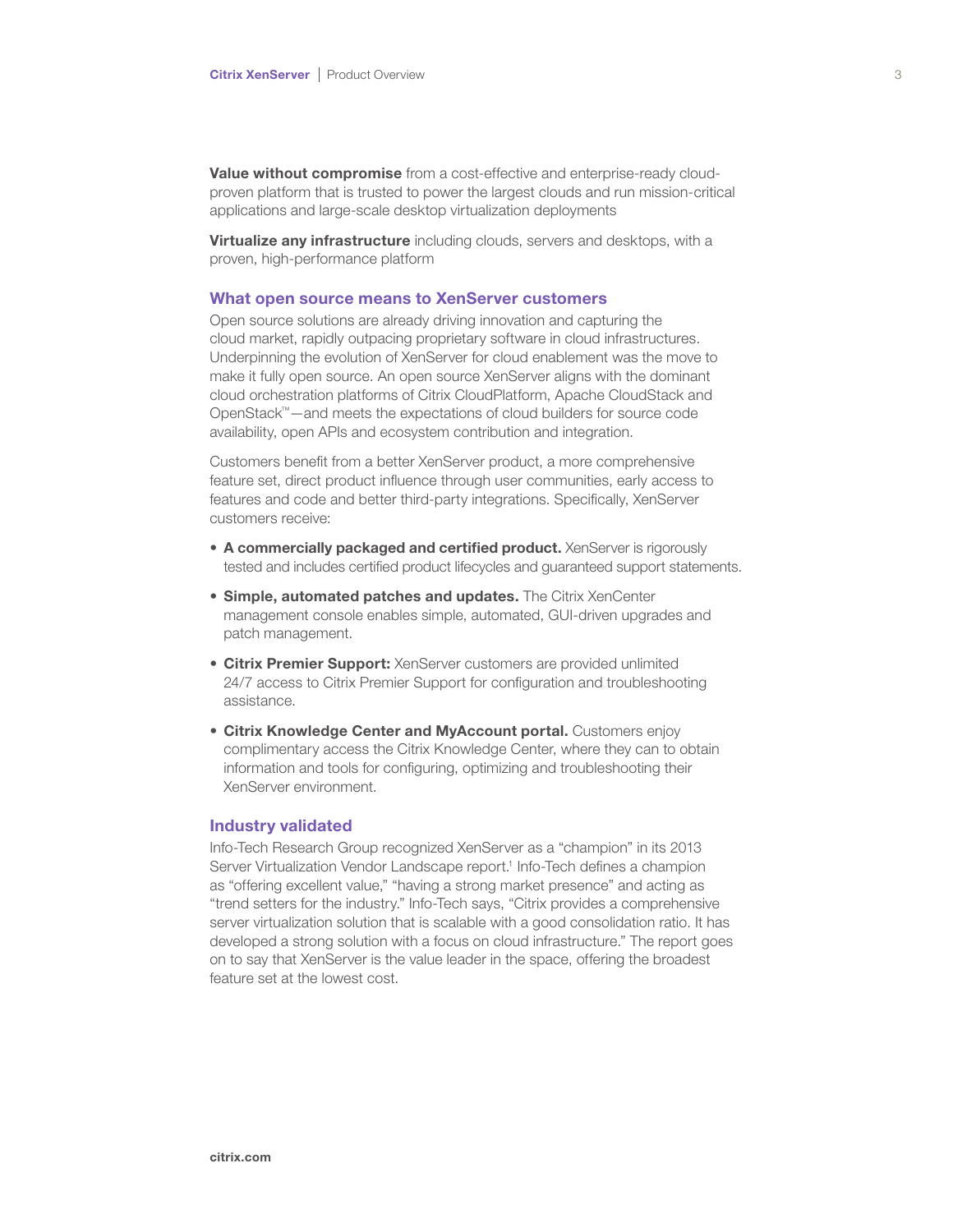

many of the same features as VMware with more flexibility and a lower price. Info-Tech Research Group

**Look closely at Citrix** as an alternative to VMware. [Citrix] offers

Figure 1 2013 Info-Tech Server Virtualization Vendor Landscape

# Key features Cloud ready

XenServer is a cloud-proven virtualization platform used by the world's leading public clouds across all major cloud orchestration platforms including CloudPlatform, Apache CloudStack and OpenStack. XenServer is cloud ready: designed for horizontal scale, cloud-scale performance, security, openness and simplicity.

# CloudPlatform integrations

XenServer includes security and scalability enhancements for cloud environments and direct integrations with CloudPlatform, Apache CloudStack and OpenStack.

# Resilient architecture

XenServer is designed with an agile, fully replicated architecture that implements a master/slave model, where any slave can become a master with no loss of functionality or configuration. This architecture enables cloud builders to cluster hosts without incurring any additional configuration or management complexity.

**C** Citrix's focus on Cloud is unparalleled by other vendors. As a result, Citrix has become the go-to vendor when looking at cloudready solutions.

Info-Tech Research Group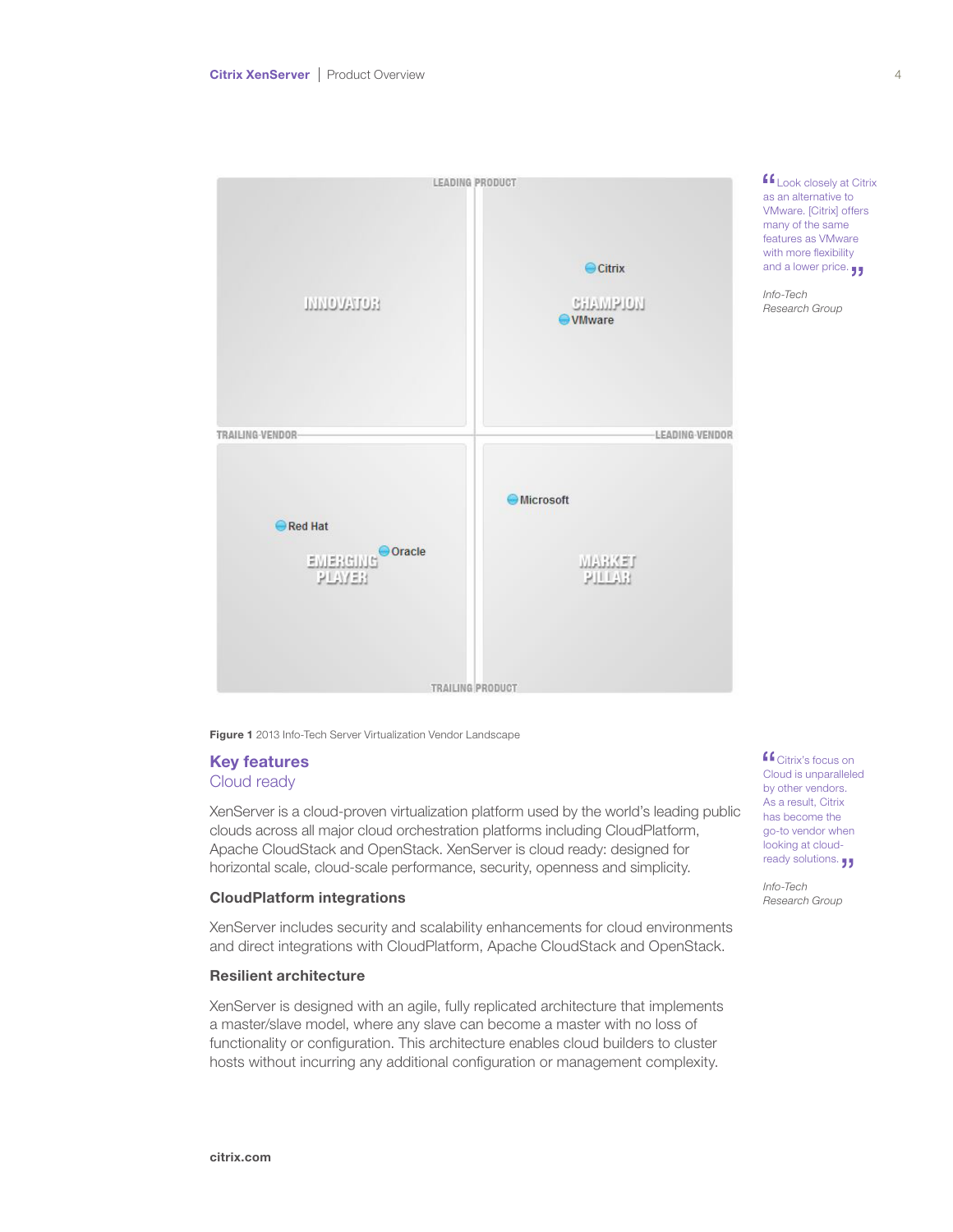# Network isolation and protection

XenServer scales to 800 VLANs per pool, enabling cloud builders to provide isolation between virtual machines (VMs) and users in a multi-tenant cloud environment. Linux iptables firewall partitioning enables host segmentation, while security and network spoofing and traffic sniffing tools prevent IP address spoofing, denial of service attacks and session hijacking.

# Strong open source heritage

Access to the source of technology is a key aspect of understanding and managing the risk associated with selecting cloud solutions. Xen has been under development for 10 years as an open source project, and is now part of the Linux Foundation as the Xen Project under a GPLv2 license.

#### High-performance virtual infrastructure

XenServer provides a complete virtual infrastructure including a 64-bit hypervisor with live migration, centralized management for virtual machines and hosts and a full complement of tools to get virtual environments up and running quickly.

# XenServer

XenServer provides a highly reliable, available and secure open source virtualization platform that offers near-native performance and best-in-class VM density. The solution takes just 10 minutes to install using an intuitive, wizard-driven utility for easy server, storage and network setup.

#### XenCenter management

XenCenter provides all VM monitoring, management and general administration functions through a single, intuitive interface. XenCenter is a highly available management architecture with no single point of failure, as it shares all management and configuration data across all servers in a resource pool without the need for a separate database.

# **XenMotion**

Citrix XenMotion eliminates the need for planned downtime to perform hardware and software upgrades. It allows live, running VMs to be moved from one host to another within a resource pool with no application or service outage.

#### XenServer Conversion Manager

XenServer Conversion Manager provides a simple batch conversion tool to automate the process of converting VMware VMs into XenServer VMs.

 $f_{\text{Citrix}$  provides a comprehensive server virtualization solution that is scalable with a good consolidation ratio. It has a strong development roadmap in cloud infrastructure.

Fernando Bayuga Jr. IT Manager WEC Health Unit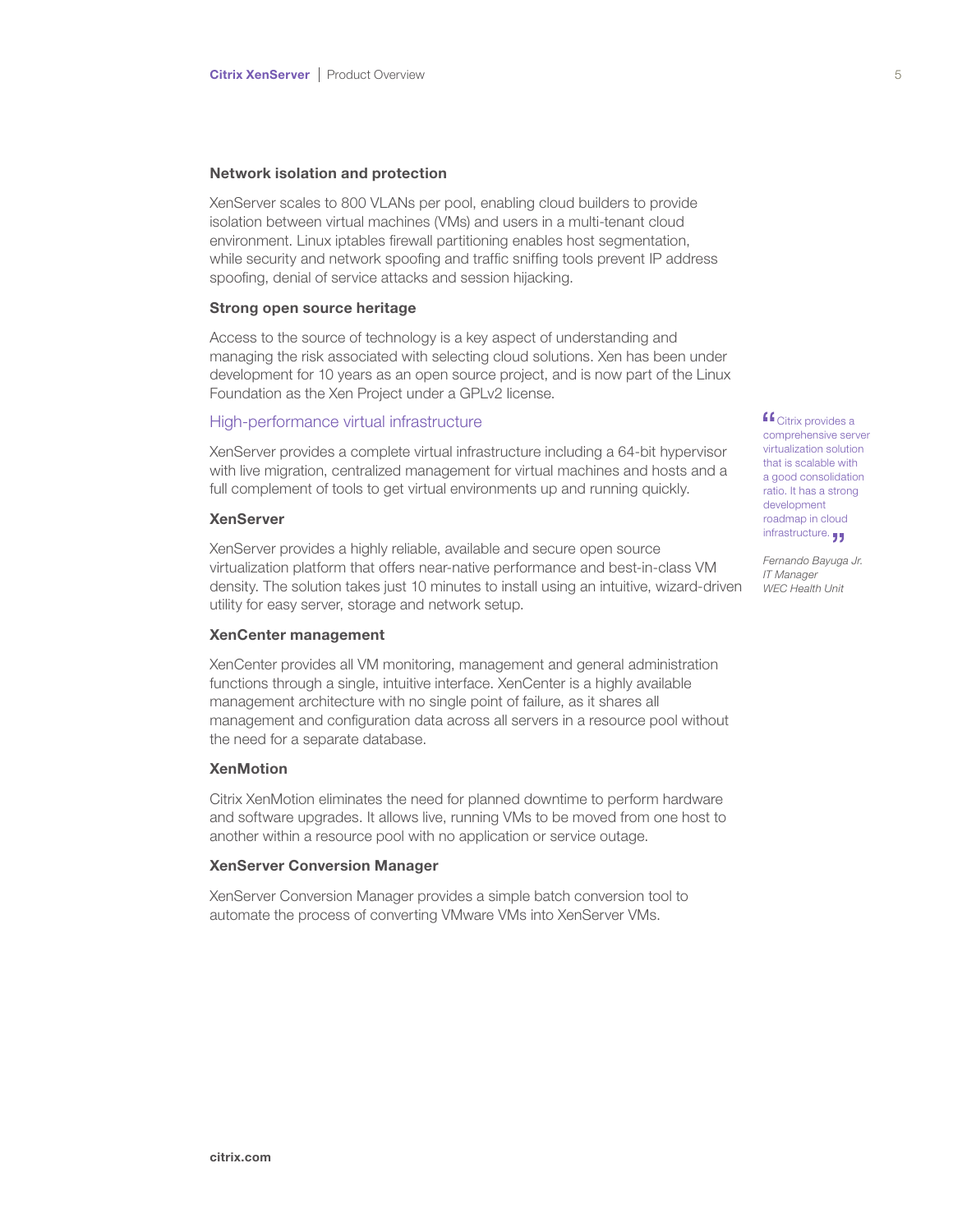# Datacenter automation

Use XenServer to streamline critical tasks, maintain a manageable disaster recovery plan, increase server performance and reduce power consumption.

#### High availability

Automatic restart capability allows IT teams to restart VMs if a failure occurs at the VM, hypervisor or server level, and to bond network interfaces for network redundancy. Auto restart helps protect virtualized applications and bring higher levels of availability to the business.

# Site recovery

Create a site-to-site disaster recovery plan for virtual environments. Site recovery is easy to set up and fast to recover, and allows frequent testing to ensure disaster recovery plans remain valid.

#### Host power management

Take advantage of embedded hardware features to lower datacenter electricity consumption by dynamically consolidating VMs on fewer systems and then powering off underutilized servers as demand for services fluctuates.

#### VM snapshots

Create snapshots of VMs to capture disk and metadata settings for backups, archives and configuration changes.

# Memory optimization

Reduce costs and improve application performance and protection by sharing unused server memory among VMs on the host server.

# **XenMotion**

Move live, running VMs and their associated virtual disk image within and across resource pools, leveraging local and shared storage.

# Advanced integration and management

XenServer optimizes computing resources with a deep integration between physical and virtual resources that enables rapid provisioning, storage integration, tiered access to VMs and granular management of virtual environments.

# IntelliCache

Optimize XenServer for Citrix XenDesktop deployments by utilizing local storage for boot images and non-persistent data.

#### Heterogeneous pools

Enable resource pools that contain host servers with different processor types while fully supporting XenMotion, high availability and shared storage functionality.